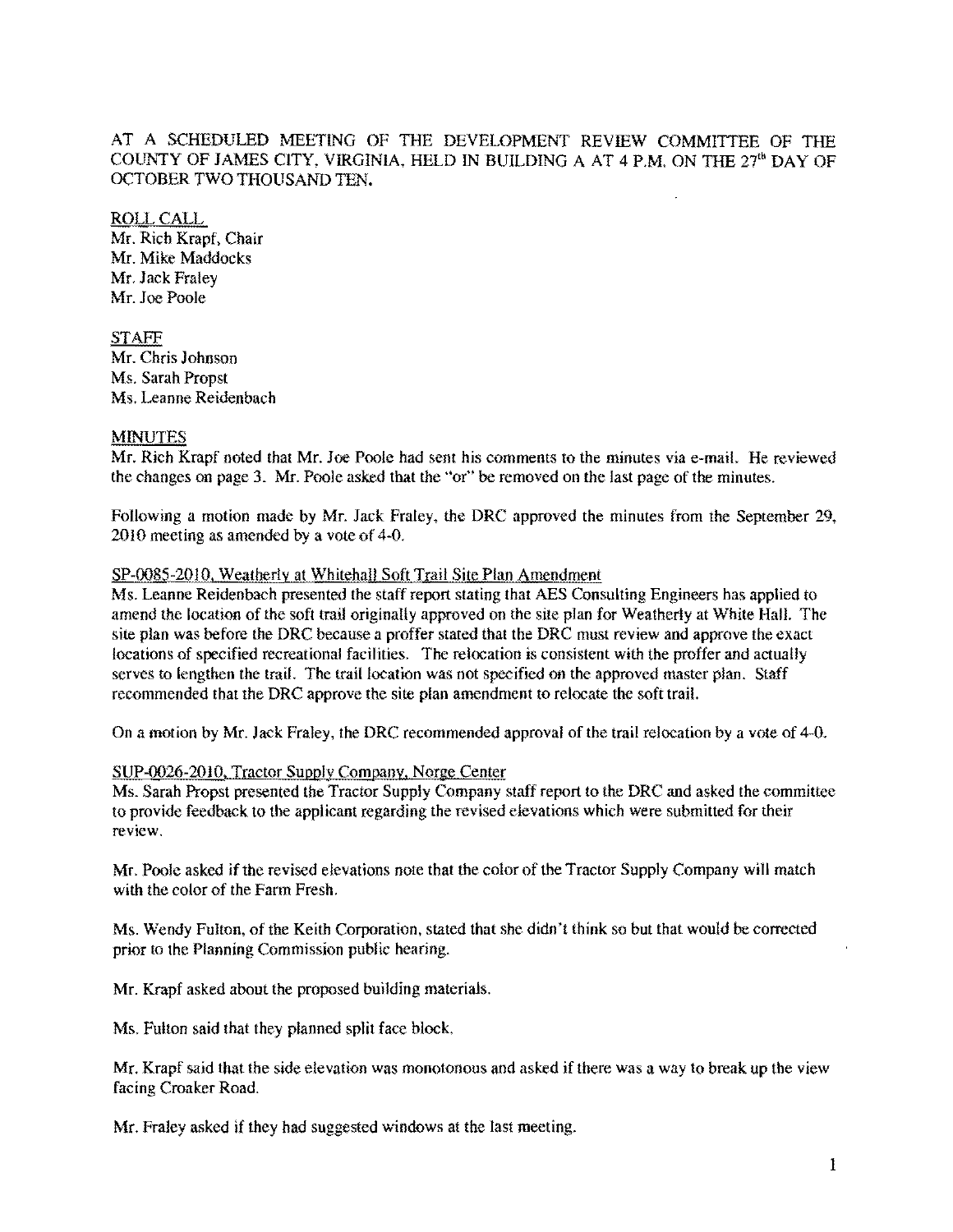Mr. Poole said that he believed that several options had been suggested but that they had not seen a site plan. He asked if there would be pavement surrounding the building.

Mr. Mark Bennett of AES said that there would be pavement on three sides.

Mr. Maddocks asked if both sides would be visible.

Ms. Fulton said that there would eventually be development on all sides as the remaining pareel is developed.

Mr. Poole suggested that trees should be used to break up the view. He asked if tree islands were going to be in the parking lot.

Mr. Bennett said that they intend to use a combination of tree islands and other ground covered islands.

Mr. Fraley asked if the applicant understood what was meant by breaking up the view and that a variety of options could be used.

Mr. Bennet said that they understood.

DRC members agreed that the elevations were better than the last submission but that improvements could be made when the elevations are presented to the Planning Commission.

# C-0032-201O, New Town Shared Parking

Ms. Reidenbach presented the staff report stating that Mr. Larry Salzman of New Town Associates had submitted the semi-annual shared parking update DRC review for New Town Sections 2 and 4. Due to an expansion proposed for Building 900 at the end of Main Street, 60 spaces would be lost and the demand for 57 parking spaces would be generated. The peak parking demand hours for the center are identified as from 5 am to 8 am and 5 pm to 7 pm whereas the peak hours examined in the shared parking plan are 2 pm and 8 pm. Specifically, Block 3 (which is the parking area behind the expansion) is projected to operate with a surplus of parking spaces in both peak hours. Overall, New Town's parking is projected to operate with a surplus number of spaces during the 8 pm peak hour and operate at a 77 space shortage during the 2 pm peak hour. To help address the parking concerns of the New Town Commercial Association, the applicant has proposed restricted parking in the last block of Main Street and spaces in the rear along Ironbound Road so that they're only open to patrons of the fitness center until midmorning. They are also investigating adding about 22 extra spaces near the gazebo at the end of Main Street. Given the supply of nearby on-street parking spaces, proposals to add extra parking at the end of Main Street, and parking restrictions staff is comfortable that the number of spaces will be adequate. Staff recommended that the DRC approve the shared parking update and that the next review be conducted at its April 2010 meeting.

Mr. Krapf and Mr. Salzman discussed enforcement of the restricted fitness center patron parking. Mr. Salzman noted it would be largely voluntary compliance and the Police Department would not be asked to enforce the restrictions.

Mr. Fraley asked whether the additional parking spaces at the end of Main Street were committed to being built. Ms. Reidenbach distributed a conceptual layout of the additional parking and said there was nothing in writing, but staff recommended approval of shared parking without the additional spaces. Mr. Salzman said that the New Town Commercial Association wanted to make construction of the spaces a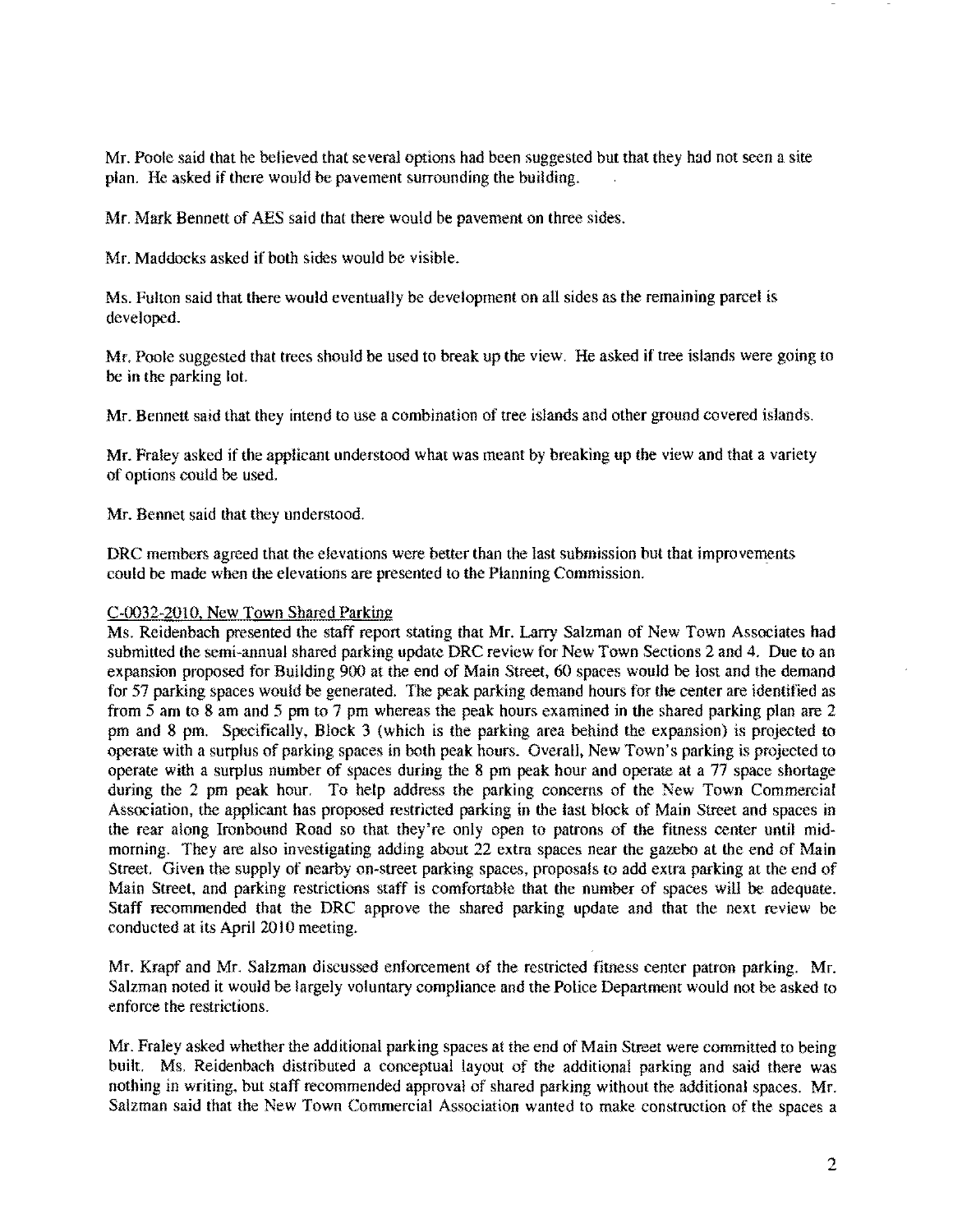condition of the sale of property to American Family Fitness. The DRC diseussed what party would be responsible for paying for and building the parking area.

Mr. Dustin Devore of Kaufman and Canoles, representing Developers Realty Corporation, gave some background information about American Family Fimess and noted that most of the time the large parking lots behind Main Street are empty. He noted that he did not see an enforcement issue with the restricted parking and said the only entrance to the fitness center would be at the rear parking lot. He said all the tenants on Main Street that were required by contract to approve the expansion had done so.

Mr. Fraley and Mr. Devore diseussed the interaction between American Family Fitness and the existing Ironbound Gym in New Town.

Mr. Christopher Malone of Thompson McMullan, representing Opus 9. noted that the addition of spaces at the end of Main Street was a big improvement to the proposal and diseussed the concerns that the owner of Opus 9 had about the expansion. These included elimination of parking and pushing restaurant patrons to park even further away. He noted the problem was with accessibility to the restaurant and Ihe fact that Opus 9 had the expectation of retaining the rear parking lot as it was when they leased the space. Finally, he said that peak hours for the fitness center would vary based on the business' location and the clientele demographic.

Mr. Krapf and Mr. Salzman discussed mechanisms for the New Town Commercial Association to review, evaluate, and arbitrate issues with new tenants and expansions. Mr. Salzman noted New Town was based on a free market system and said that the retail real estate market is evolving. He said the overall parking situation in New Town will work with the expansion.

Mr. Poole and Mr. Malone discussed the design and status of older urbanism at Merchant Square, which includes several destination restaurants with little parking available in close proximity.

Mr. Mike Maddocks asked about providing parallel parking spaces around the loop in the conceptual layout for parking at the end of Main Street. Ms. Reidenbach and Mr. Salzman noted the aim was to reduce impervious cover and parallel spaces may not be feasible due to Fire Department and VDOT concerns, available area, etc.

Mr. Mike Youngblood, a minor partner in Opus 9 and realtor in New Town, discussed the impacts of removing parking from the rear of Opus 9 and noted that the additional spaces around the gazebo would improve the situation.

Mr. Salzman gave additional detail about the overall parking situation, bus and trolley ridership, bike and pedestrian accommodations, and updates to shared parking literature.

Mr. Krapf asked if it was possible to make the approval of the shared parking update contingent on the additional parking in the gazebo area. Ms. Reidenbach noted that that was okay, but said the layout was still in preliminary stages and feasibility depended on comments from agencies and VDOT, She also said that if that condition were added, staff would have to bring the shared parking report back to the DRC if the additional parking would not be possible.

Mr. Fraley noted that the DRC had intervened in shared parking allocations previously during diseussions in Block 8 with dedicated covered parking spaces for Bennington. On a motion by Mr. Fraley, the DRC recommended approval of the shared parking update contingent on the owner of Opus 9 and Developers Realty Corporation working out a scenario to provide additional parking close to the entrance of Opus 9